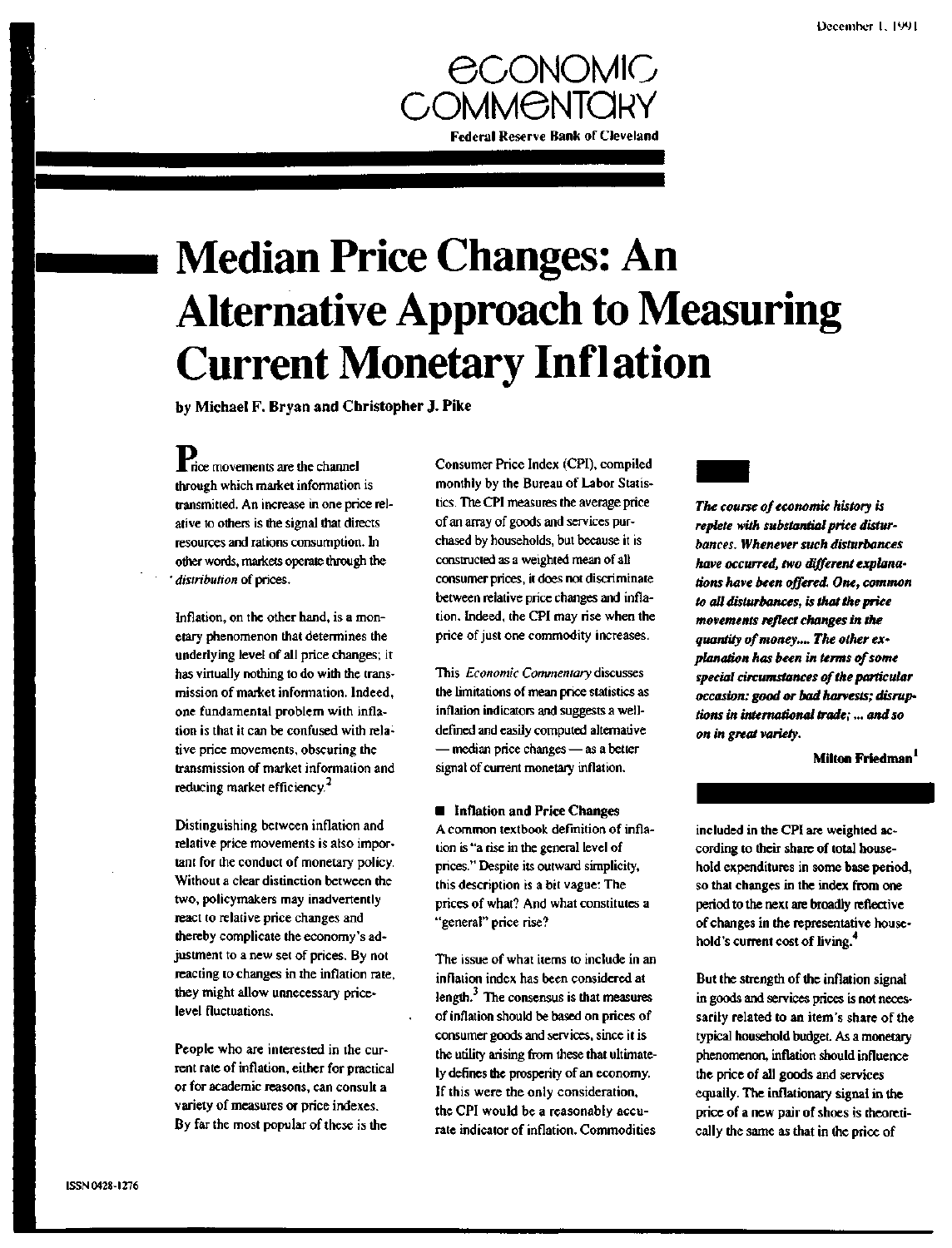shoe leather or, for that matter, in our *ir-* reof cows. Tliere is no reason to expect movements in the price of one to be a clearer indicator of inflation than movements in the prices of the others.

### **•** The **Core Rate of Inflation**

To accurately gauge the economy's current inflationary momentum, we must somehow disentangle relative price "noise" from the inflation signal. (It may be that inflation also temporarily affects the distribution of price changes. We will return to this subject in the final section.)

The most common way to reduce the influence of relative price fluctuations on the price index is simply to subtract those goods thought to be affected by temporary or otherwise special factors.<sup>5</sup> The CPI excluding food and energy goods, the index's two most volatile components, is often referred to as the *core* rate of inflation. Clearly, the object of this modified index is to clarify the inflation signal in the price data, because removing food and energy goods, which account for roughly 25 percent of the CPI, substantially alters the index's implied weights and limits its usefulness as a cost-of-living measure.

The problem with this approach is guessing which prices are being influenced by special factors. This introduces more than a little subjectivity into the inflation-monitoring process. Besides, all goods and services prices reflect relative price changes to some degree, and it is impossible to know how persistent these changes will be.

We suggest an alternative statistic the median consumer price change. The median of a set of data is the value of the middle observation when all items are arranged in either ascending or descending order of magnitude. In effect, the median consumer price change is the CPI less everything but the price change that lies in the middle of the continuum. Since only the order, not the values, of the various price changes is used in its calculation, the median is a central tendency statistic that is largely independent of the data's distribution. The median also has the



## TABLE 1 ALTERNATIVE CONSUMER PRICE MEASURES, **JULY TO OCTOBER** 1990

| Component                    | Annualized<br>Percent<br><b>Change</b> | <b>Share of Household</b><br><b>Expenditures</b><br>(percent) <sup>2</sup> |
|------------------------------|----------------------------------------|----------------------------------------------------------------------------|
| Apparel and upkeep           | 23                                     | 6.1                                                                        |
| Food and beverages           | 3.7                                    | 17.9                                                                       |
| Other goods and services     | 4.0                                    | 6.3                                                                        |
| Entertainment                | 4.9                                    | 4.4                                                                        |
| Housing                      | 5.7                                    | 42.0                                                                       |
| Medical care                 | 10.2                                   | 6.2                                                                        |
| Transportation               | 27.9                                   | 17.1                                                                       |
| Mean change (equal-weighted) | 8.4                                    |                                                                            |
| CPI (expenditure-weighted)   | 9.1                                    |                                                                            |
| CPI excluding energy         | 4.5                                    |                                                                            |
| Median price change          | 4.9                                    |                                                                            |

**a. CPI relative importance. December 1989.**

**SOURCE: U.S. Department of Labor, Bureau of Labor Statistics.**

intuitively appealing property of lying closer to the majority of price changes than does any alternative measure.<sup>6</sup>

## **• The Mean versus the Median**

**A Recent Example.** To illustrate the usefulness of the median as an inflation indicator, consider the distribution of price changes that occurred immediately following Iraq's invasion of Kuwait last year. Table 1 lists, in ascending order, the annualized percentage price changes in the CPI's seven major components between July and October 1990. Rates of price increase varied widely during this three-month period, from a low of 2.3 percent for apparel and upkeep to a high of 27.9 percent for transportation.

We computed three measures of central tendency from these price data: a simple average (in which each of the seven components was weighted equally), an expenditure-weighted average (as used to calculate the CPI), and the median price change.

In the case of a simple average, the annualized aggregate price change over the sample period was 8.4 percent. Note, however, that prices in five of the seven components rose at a substantially lower rate, as the average was heavily influenced by the huge rise in transportation costs brought about by soaring

energy prices. Because transportation costs command a disproportionate share of total household expenditures (17.1 percent), the expenditureweighted average price change was an even higher 9.1 percent.

The high CPI increases recorded during this period were widely dismissed as a relative disturbance, not a persistent monetary inflation, because the rise in prices originated in energy commodities. Thus, analysts pointed to the CPI less energy goods, at an annualized 4.5 percent, as a better indicator of the economy's inflationary momentum.

Yet while the influence of the energy component was obvious, relative price disturbances were at work in all of the CPI's components, though to a lesser degree. For example, apparel prices during this period were reported to be temporarily depressed by seasonal changeovers, while food prices were said to be down as a result of a largerthan-expected harvest. Medical care costs, on the other hand, were characterized as rising relatively quickly due to escalating insurance expenses.We can minimize the impact of these and other relative price fluctuations on the inflation statistic by disregarding all but the median price change. In our example, this would be entertainment costs, which rose at a 4.9 percent rate.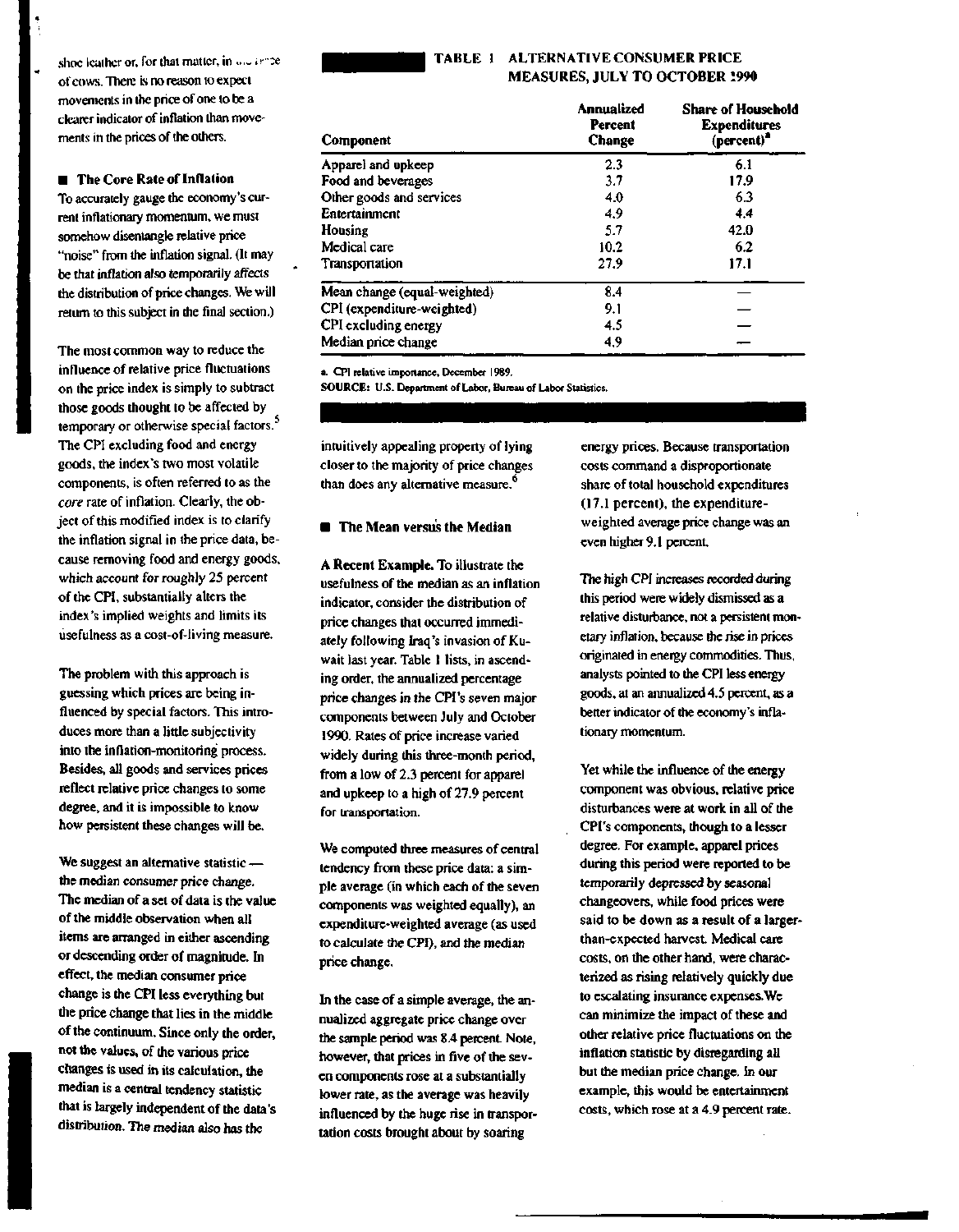





SOURCES: U. S. Department of Labor, Bureau of Labor Statistics: and Federal Reserve Bank of Cleveland.

A Historical Perspective. Figure 1 plots monthly changes in the CPI against the median consumer price change (calculated from 35 items) for the January 1970 to July 1991 period.<sup>7</sup> Note that the median price change was substantially less volatile than the CPI, a characteristic that conforms to our intuition that the monetary influence on the price level is relatively stable from month to month.<sup>8</sup>

Although we offer the median price change statistic as a simple and direct way to track monetary inflation in the short run, it is also interesting to note its longer-term patterns. Figure 2 maps the 12-month trend in the CPI, in the

median consumer price change, and in the equal-weighted mean consumer price change since January 1971.

Recall that differences between the CPI and the mean change largely reflect the influence of the CPI's expenditure weights on the measurement of inflation, while differences between the mean and the median changes show the degree to which consumer price movements are unevenly distributed. During the inflation acceleration of 1973-74, the CPI and the median change followed similar patterns, while the mean change was substantially larger. In this instance, the distribution of price changes was prominently skewed by a large relative price

increase brought on by a droughlinduced surge in food prices. (In 1973. food prices rose at their fastest rate in more than 50 years, accounting for roughly half of the uptick in the CPI.)

High relative price increases were also seen during the late 1970s, although the distribution of these increases was more balanced (that is, the mean and the median price changes followed more comparable trends). In this case, however, a jump in housing costs, which are weighted at about 20 percent of the CPI, pushed the change in the overall index considerably higher than the mean and median price changes.

Over the past 10 years, these three measures have tracked more closely. Nevertheless, movements in the median change have continued to display considerably less monthly volatility than the meanderived alternatives. Since 1984, the CPI's annual growth rate has ranged from a low of 11/4 percent in 1986 to a high of more than 6 percent in 1990, as fluctuations in oil prices introduced an important distortion to our interpretation of inflation as measured by the overall index. The median price change, on the other hand, has oscillated within a very narrow *3[A* to 4 *Vi* percent band over the last six and a half years.

#### **• Conclusion**

Differences between changes in the CPI and the median consumer price change underscore the impact of the distribution of price movements on our monthly interpretation of inflation. The median price change is a potentially useful indicator of current monetary inflation because it minimizes, in a nonsubjective way, the influence of these transitory relative price movements.

Whether the median change is an accurate long-run inflation measure is an entirely different matter— one that depends in part on whether monetary inflation causes, or otherwise perpetuates, relative price fluctuations.<sup>9</sup> This is an important area of research that needs to be investigated more thoroughly.